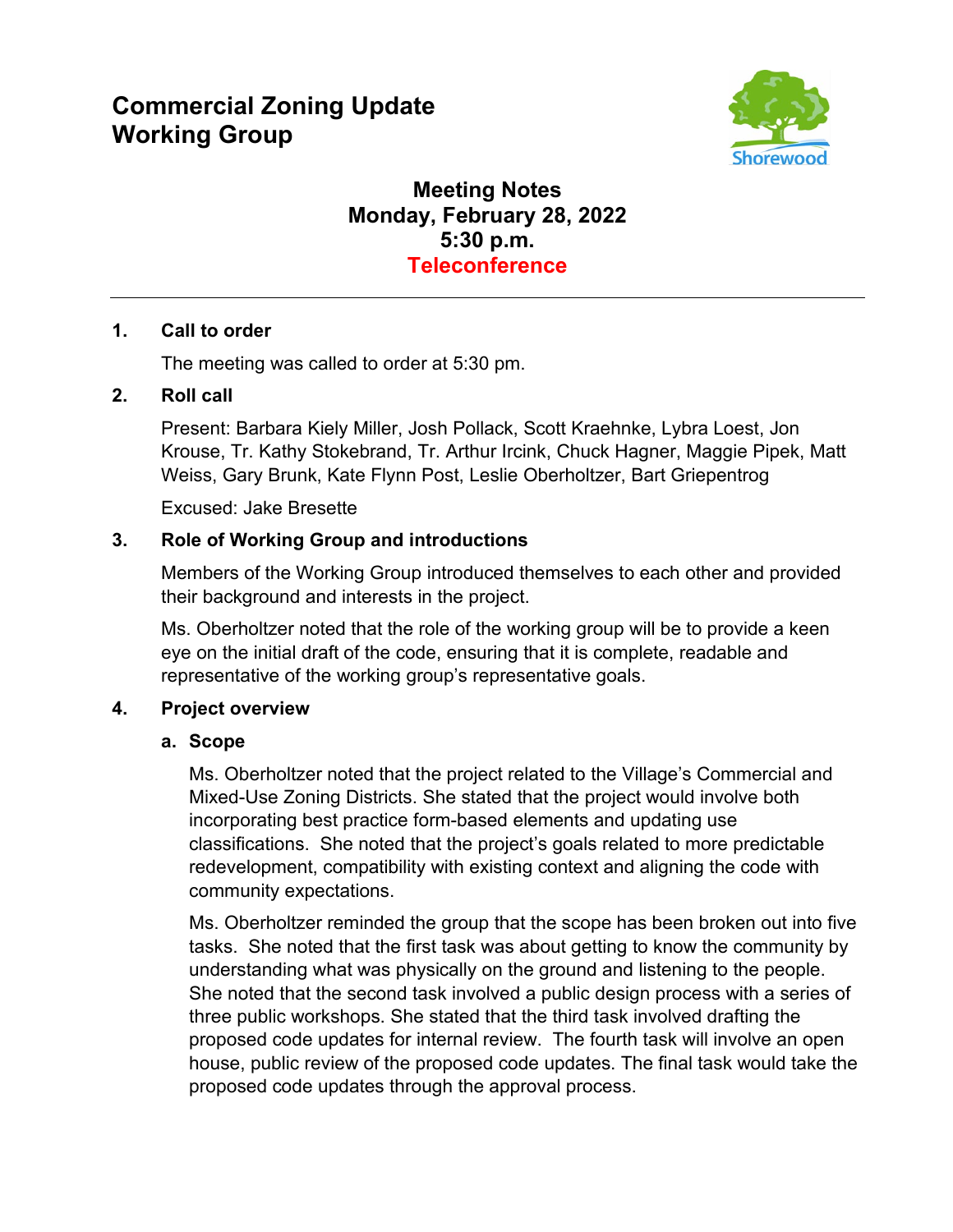Tr. Stokebrand questioned whether historic preservation would be built into the code update. Ms. Oberholtzer noted that an actual historic preservation ordinance, which would identify historic properties and processes for demolition, would be a separate topic, but that the code update could support historic preservation by ensuring that new buildings fit in with the corridor's existing context.

### **b. Timeline**

Ms. Oberholtzer shared the project's timeline in relation to the five tasks. She noted that we were approximately a month behind schedule as a result of establishing the foundations of the Working Group. She stated that the three public workshops, which would now likely take place in March – April, would ideally be scheduled three to four weeks apart. She noted that she would be drafting the initial code updates concurrently with those meetings, so that it could be reviewed once those workshops had ended in the end of May or beginning of June. She pointed out that the timeline had three months built-in to present and refine the code with the public prior to approval consideration.

## **5. Overview of Form Based Codes**

Ms. Oberholtzer noted that reviewing the Comprehensive Plan was the first step in understanding where the project will lead, followed by a review of the existing Zoning Code and the Central District Master Plan Design Guidelines. She noted that the Village's Planned Development District (PDD) process would also be reviewed.

Ms. Oberholtzer provided a brief overview of form-based codes similar to what was presented in the first Kick Off Meeting on January 12, 2022. She noted that the predictability granted by a form-based code will come down to how it is written. She noted the difference between shall (must) and should (sometimes). She reiterated that a form-based code includes use regulations but prioritizes form and management. She noted that the physical form is the organizing structure of the code and that the code will focus on creating a high-quality public realm through objective regulations.

Ms. Kiely Miller questioned if this project could also involve updating the Comprehensive Plan so that the proposed code updates are consistent with it, as required. Ms. Oberholtzer noted that tweaks to the Comprehensive Plan may need to be considered, but stated the need to be careful on attempting to amend too much, since adopting a comprehensive plan is a huge community-wide process that involves a lot of input. She noted this project was not intended to revisit big ideas within the Comprehensive Plan.

## **6. Confirm proposed groupings of stakeholder interviews, timing and suggestions for participants**

Ms. Oberholtzer noted that small group and individual listening sessions were designed to be held within the project's initial review phase. She stated that Code User listening sessions with designers, architects, engineers, developers and attorneys were desired to understand how the current code and development process were working. These sessions were planned to take place the week of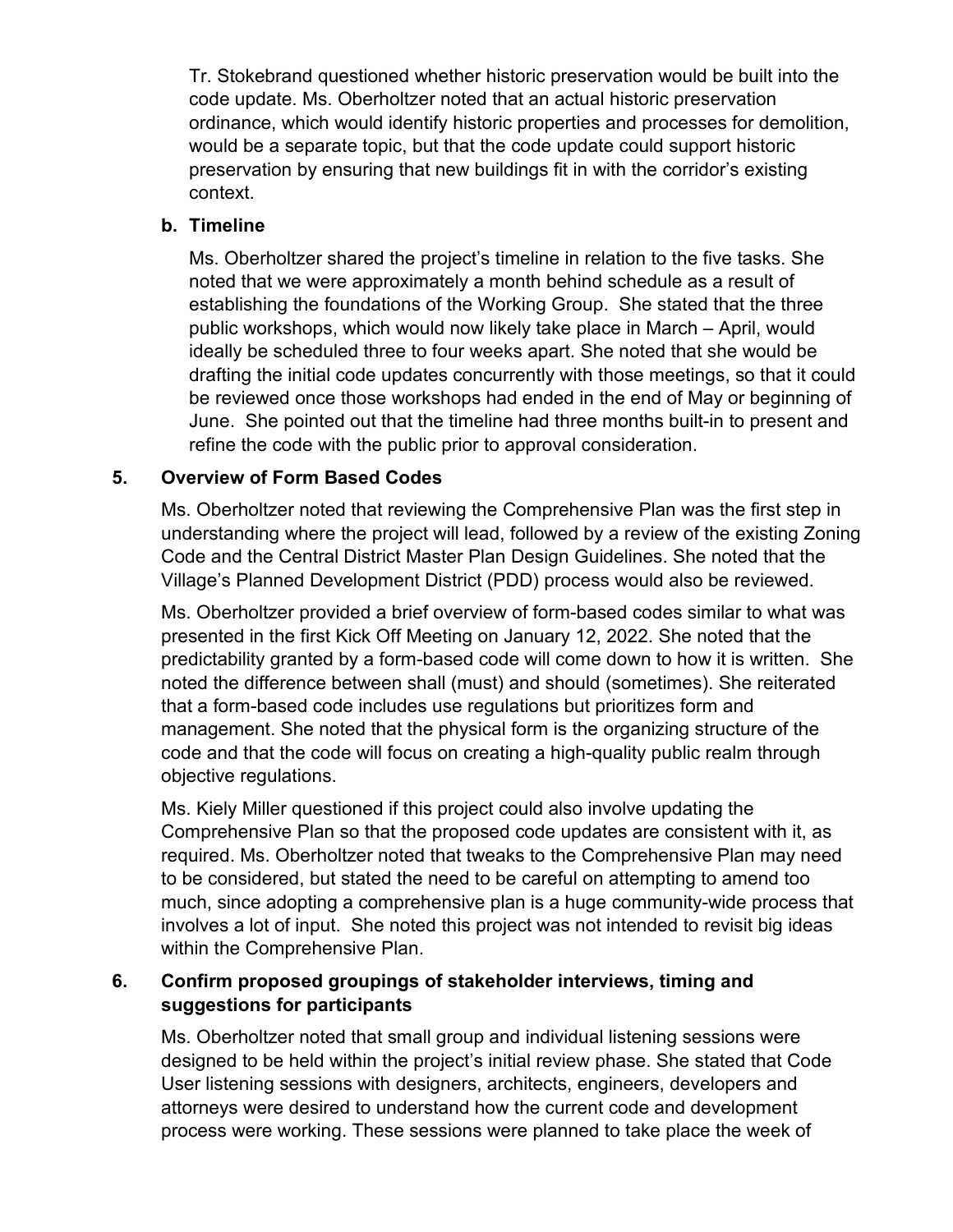March 14<sup>th</sup> and it was noted that two one-hour sessions were hoped to be arranged. Mr. Griepentrog noted that Code Users who have worked on projects in the village over the last ten years would be invited to these sessions and asked the Working Group to provide the names of any representatives that the group would like to specifically include or not include by the end of the week. Ms. Kiely Miller suggested that the architects who renovated the Fire Station be included. Ms. Oberholtzer clarified that these listening sessions would not be open to the public, but that summaries of what was learned would be shared. She noted that opportunities for public input would be clarified later in the meeting.

Ms. Oberholtzer discussed the details for the proposed individual listening sessions, which would be about 20 minutes each and be offered to members of the Village Board, Plan Commission, Design Review Board, Community Development Authority and the Working Group. These sessions would also take place the week of March  $14<sup>th</sup>$ . She noted that a consolidated summary of what was generally learned would also be created.

Ms. Oberholtzer pointed out that a findings memo related to the components of the first task would be presented to the Plan Commission at their March  $22<sup>nd</sup>$  meeting, but that it would not include the insights from the small group and individual listening sessions. She noted that the Working Group would be able to review that memo at their next meeting.

## **7. Confirm date for first virtual public workshop – March 31 or April 7 from 6:00 pm – 7:00 pm**

Ms. Oberholtzer stated that the first public meeting could possibly be held either March 31<sup>st</sup> or April  $7<sup>th</sup>$  and requested insight on which the group preferred. Mr. Griepentrog noted that he was hopeful for March 31<sup>st</sup> to remain closer to the project's initial timeline. Ms. Kiely Miller asked that the School District's Spring Break be avoided, and it was confirmed that was the week of March 21<sup>st</sup>. Mr. Hagner noted that the Conservation Committee was scheduled to meet on April 7<sup>th</sup>. March 31<sup>st</sup> from 6:00 pm – 7:00 pm was confirmed to be the proposed date.

Mr. Griepentrog noted that he would place the meeting onto the Village's calendar and start promotion immediately. Tr. Stokebrand questioned if a mailing should be considered. Mr. Griepentrog noted that a post card was used to promote the Comprehensive Plan, which was both costly and time consuming and did not prove to be very successful. He suggested sticking to digital promotions and informed the Group that an article on the project would be featured in the next print edition of the Shorewood Today. He noted that he would see if the article could be revised to include the selected date. Tr. Stokebrand reiterated that she would like a mailing to be considered. Mr. Krouse did not think a post card was necessary. Tr. Ircink stated that in addition to social media, email distribution lists were also valuable and did not think that the cost of sending a post card would see the desired returns. Ms. Kiely Miller noted that the success of communication related to its presentation or wording. Ms. Loest questioned who was in charge of the project's communication plan. Ms. Oberholtzer stated that she would be happy to help with any communications, but clarified that the Village would be in charge of distributing any invitations to participate.